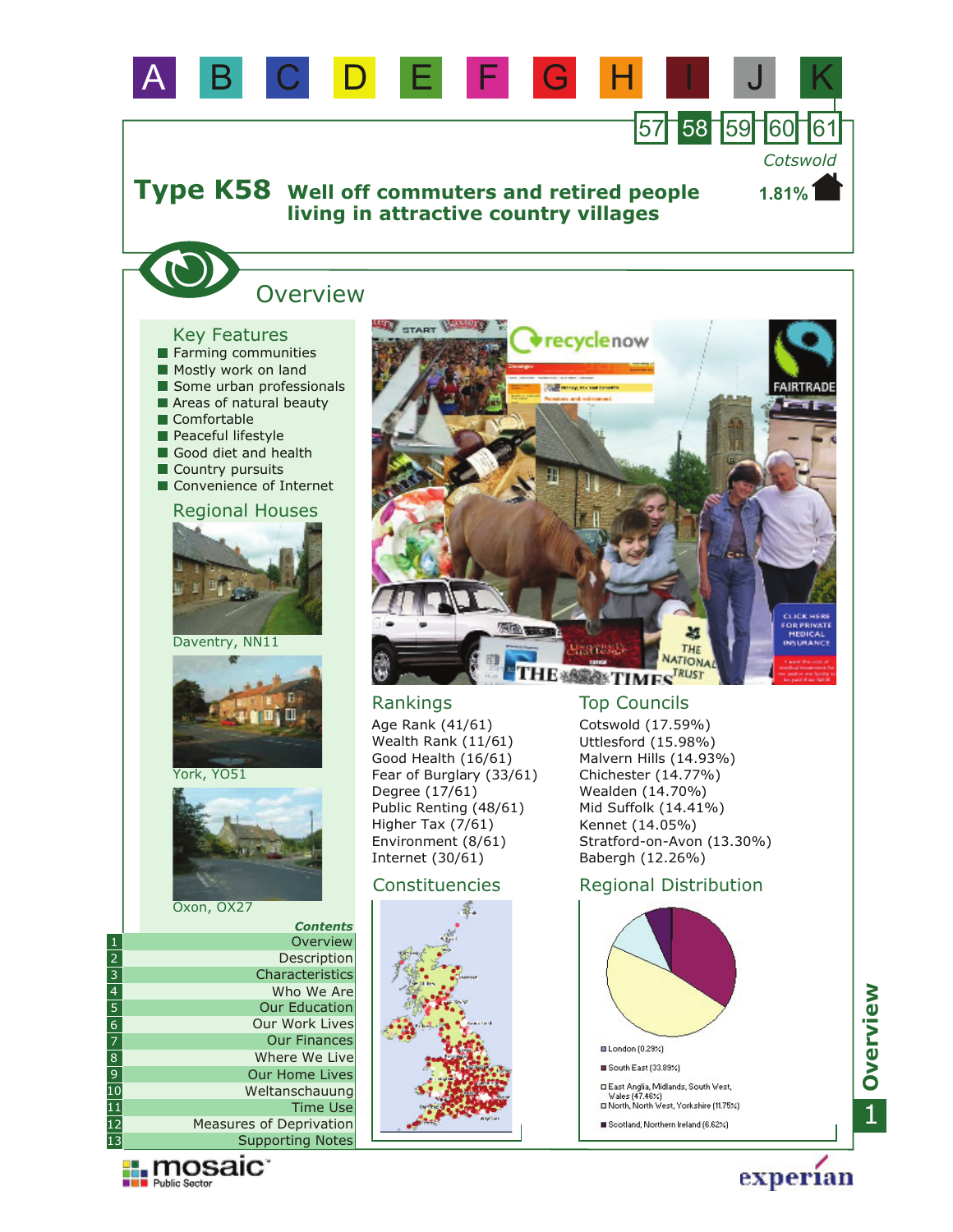

*Type K58* contains farming communities set in areas of high landscape value which, on account of their accessibility to towns, attract a minority of very wealthy households.

A B C D E F G H I J K

#### **Key Features Communication**

Country pursuits Good diet and health Some urban professionals Areas of natural beauty Comfortable Convenience of Internet Peaceful lifestyle Mostly work on land Farming communities

**Receptive** Telephone advice lines Internet Centre-right press **Unreceptive** Leaflets Direct mail TV

59

*Cotswold*

# Description - Public Sector Focus

Education These people are, on the whole, well educated. Some will have left school with good qualifications, but many more will have gone on to higher education. The children have similar levels of achievement. A reasonable number will achieve good grades at Key Stage 4, and many will take advantage of the opportunity to move away from rural areas by going on to higher education. In these countryside locations the issues associated with the impact of immigration on education are virtually unknown.

Health Type K58 follows a healthy lifestyle, and consequently for their age have relatively few health problems. They eat well. Most do not smoke, and the majority only drink in moderation. They also enjoy the outdoor activities that the countryside affords. A relatively high proportion have private medical insurance, further reducing the burden on the NHS. Problems associated with social deprivation, such as mental health conditions and teenage pregnancies, are rare in these neighbourhoods.

Crime These pleasant locations have few problems with crime and anti-social behaviour. The biggest fear is having the car stolen, but this is probably more because of the dependence on the car than any genuine risk. The insurance companies certainly think so. Most crime that does occur is usually well away from home, often either whilst at work or when out for the evening. Opinions of the police are high.

Finances These are areas of low unemployment, with many people earning sufficient to pay income tax at the higher rate. Many will have savings, and particularly investments, as well as significant shareholdings. These are people who are self sufficient, paying the state and the Local Authority what they owe, and taking little in return financially.

Environmental Issues Type K58 is very concerned about environmental issues. Being relatively affluent, they will often spend that little bit more, perhaps buying local or Fair Trade produce, or looking for energy efficiency when purchasing a new household appliance. They will also give generously to charity. However, their lifestyle is comparatively wasteful. Many households have access to more than one car, and annual mileage is high.



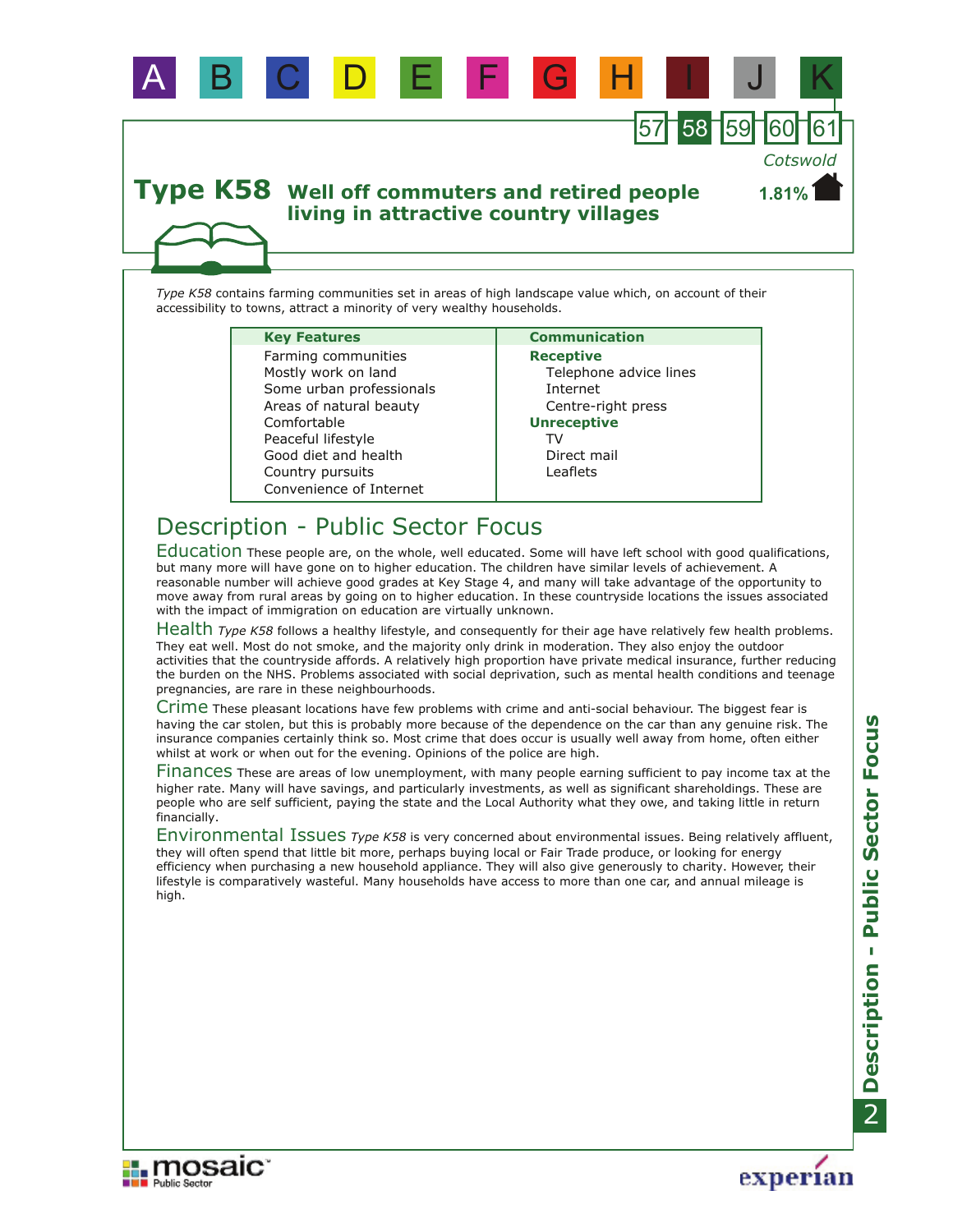

B C D E F

# Description - Sociology and Environment

Summary *Type K58* contains farming communities set in areas of high landscape value which, on account of their accessibility to towns, attract a minority of very wealthy households.

57 58 59

*Cotswold*

**1.81%**

Demography Type K58 is found in attractive rolling countryside where the traditional village community now accommodates a small minority of well off urban workers, many of whom were not born or brought up in the countryside. These are areas in which a number of farms have been sold to people who may have made money in the city, and in which the bigger houses on the outskirts of picture postcard villages have been converted by urban professionals to provide the best of modern and traditional lifestyles. In *Type K58,* the urban newcomers are no more than a significant minority, and the majority of the population continue either to work on the land or to provide support services for the local community. Incomes therefore are very mixed with some on very high salaries and others on modest wages. Likewise standards of accommodation also vary with modestly sized cottages and very small developments of rural public housing being mixed with large old farmhouses and expensively restored country residences. As in other country areas the population is growing increasingly old as younger rural residents experience increasing difficulty competing in the housing market and are required to migrate to more affordable modern houses in local country towns leaving these villages to older professional families moving from the towns. These are areas in which many of the population are in their late 40s, 50s and early 60s but where poor access to local services makes life difficult for older and less mobile pensioners. Swings and roundabouts on village greens cater for a cohort that is largely absent most children have reached secondary school age and will leave home permanently to live in towns once they reach the age of employment. People attracted to these areas are often enthusiastic gardeners and are keen walkers who may be knowledgeable about birds and plants, who take a keen interest in local history and who organise effectively against potential destruction of the environment. They are likely to be members of the National Trust and the Women's Institute and to be active in their local parish church. These are neighbourhoods which attract amateur artists who display their work in local exhibitions.

Environment Type K58 includes a large numbers of rural communities in areas of outstanding natural beauty, for example on the Suffolk / Essex border, along the chalk downs of Sussex and Hampshire, in the Cotswolds and in the Forest of Dean, areas of traditional building materials such as flint, thatch and stone which generate streetscapes of great character. Most of the older properties in these villages have now been restored with the help of local architects and skilled local craftsmen, and parish councillors have often been successful in persuading local authorities to restrict new development to schemes which employ traditional building materials or synthetic look-alikes.

Houses vary by region but many are detached. In the larger villages, houses from different periods and in different styles and colours will join together to form terraces with long strips of garden to the rear, often giving way to small yards and garages. In areas of newer housing, most houses are set back behind stone walls or fences, and the larger and more expensive houses maintain their privacy by planting hedges of tall evergreens and with gates with house names clearly marked.

Many villages support a small post office which doubles as the village store, carrying adverts for part time cleaners and gardeners to help with the maintenance of the larger homes. Many have country pubs which not only serve the local population but provide lunchtime meals to urban excursionists at the weekend. Serious shopping and virtually any form of organised entertainment requires a car journey to the local market town as very few of these communities are supported by public transport.

**II** mosaic

**Public Sector** 

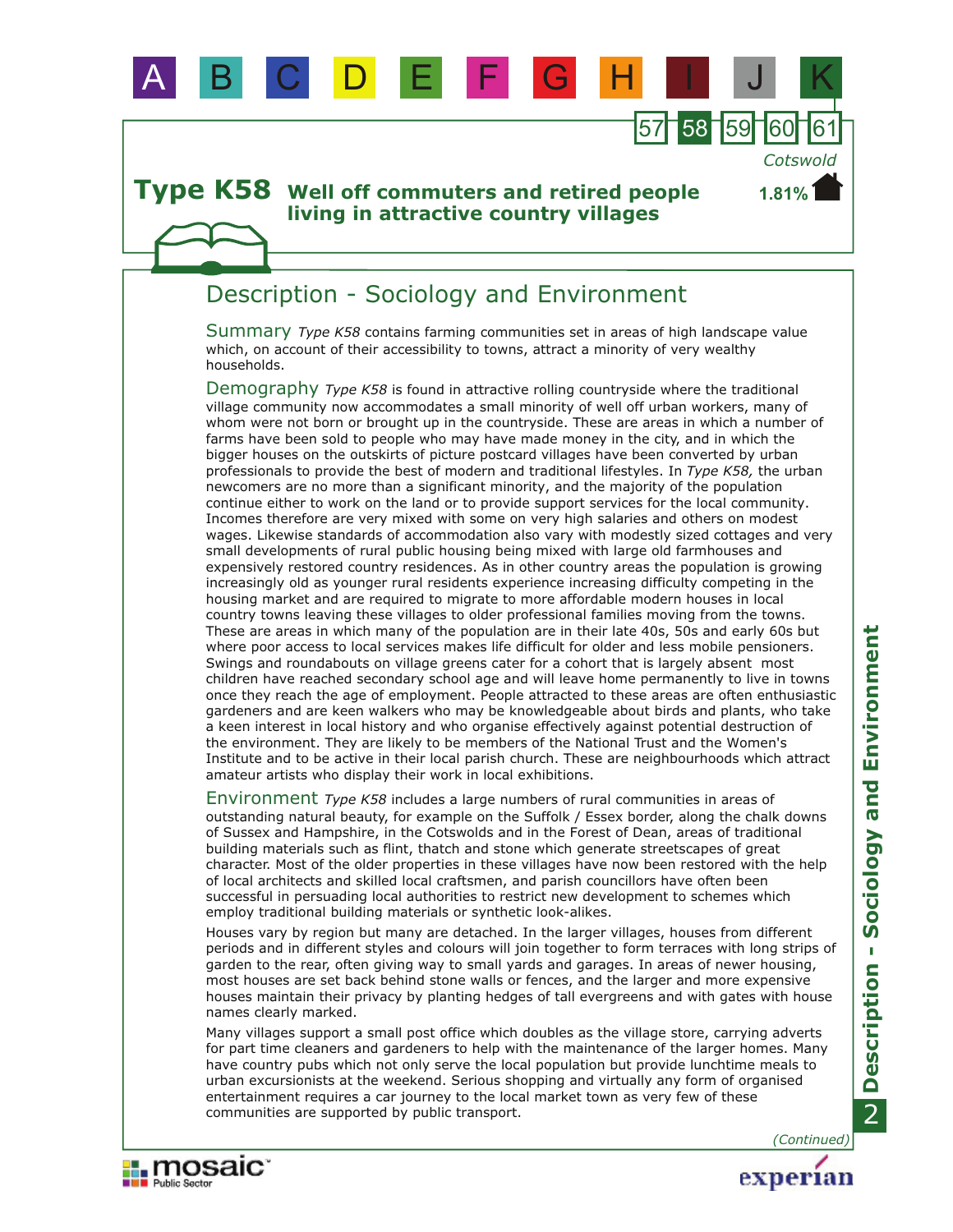### **Type K58** Well off commuters and retired people **living in attractive country villages**

# Description - Sociology and Environment *(Continued)*

A B C D E F G H I J K

Economy Neighbourhoods of *Type K58* continue to rely on agriculture for their prosperity and although fewer people work on the land than used to be the case, the prosperity of local market towns and villages continues to rely on providing services to local landowners. With the in migration of very well off ex-urban families, an increasing number of local jobs focus on building and restoration and on the provision of personal services to the very wealthy. These areas have high proportions of the workforce in self employment and, perhaps contrary to popular impression, have quite large numbers of married women involved in professional occupations.

57 58 59

*Cotswold*

**1.81%**

Consumer Values *Type K58* contains people who are well rooted in their local communities and for whom consumption focuses around the necessities of daily life rather than lifestyle accoutrements. People place a high value on craft production and on individually made products and, though happy to use the telephone and the Internet to order products through the post, prefer to have business dealings with small businesses with a good reputation in the local community. Price is often a more important consideration than choice, in deciding which supermarket to shop at.

Consumption Patterns *Type K58* typically spends high proportions of household incomes on the purchase and running of cars. Relatively few people have the benefit of a car being provided as part of their employment package. The minority of better off people tend to be well travelled and to spend heavily on weekend breaks and eating out in good quality restaurants. Rural sports have many devotees these are areas where children in wealthier families may own a pony and where sailing, fishing and shooting are popular pastimes. Much money is also spent on garden plants and on garden furniture, on interior refurbishment and on antique furniture. Kitchens have Agas and electric ovens due to the absence of mains gas supplies.

Change This type of neighbourhood is likely to become increasingly sought after as villages closer to large towns take on the character of commuter dormitories and as a new generation of active older people seek out alternatives to seaside bungalows for their retirement years. It would be surprising if planning policies allowed more than the token new development of these areas of heritage environments.